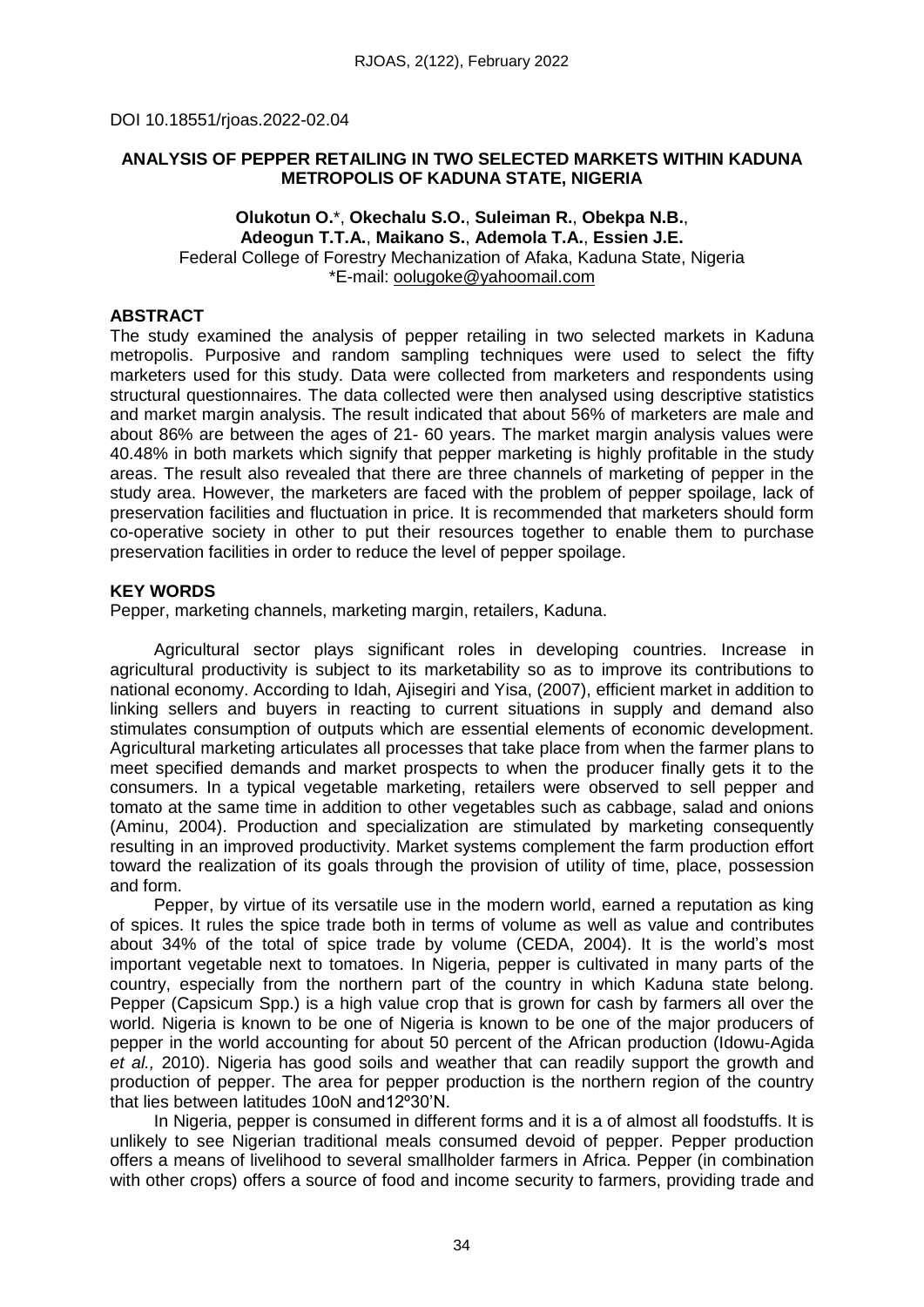component employment to about 70% of local labour population in Nigeria, Its cultivation forms the major and sometimes the only agricultural activity of rural women (Onwubuya, Okporie, and Nenna, 2009).

Pepper (Capsicum Spp.) is used as spices, vegetable or drugs. According Dimelu (2010), pepper is an important source of vitamins and minerals thus form essential component of human diet. Pepper is a rich source of vitamins A, B and C and a therapeutic agent for cancer. As a result of this, there had been increased trade activities surrounding this commodity.

In many households, pepper provides countless needs such as enhancing diets intake, storing of grains and mild drugs. Bosland and Votava (2000) reported that pepper is used for flavouring, adding taste in food, colouring cosmetics and imparting heat to medicine by manufacturing industries. It is also used as ornamental plant and the red powdered pepper is used for colouring flamingos in the zoo. Baluk and Daniel (2009) stressed that pepper is used as pepper spray and tear gas for weapons. He further reported that pepper fruits vary in sizes, shape, colour, flavour and pungency and the variation reflected in their nutritional composition. Despite the importance of pepper in human nutrition, poor marketing practices, price instabilities and poor handling practices of pepper are problems that discourage farmers from cultivating pepper. The problems in turn resulted in supply shortage in the area. Hence, improving the market environments should be a priority for improving the supply and satisfying the market demand of pepper. Also, the wide gap between rural and urban prices of any agricultural products weakens the farmer's morale thereby reducing productivity; and even in some cases leads to complete stoppage of production as pointed out by Emeka *et* al., 2014.

The study therefore aimed at analyzing pepper retailing in Kawo and Mando markets within Kaduna metropolis.

# **METHODS OF RESEARCH**

The study was conducted in Kawo and Mando Markets. The two markets are located within Kaduna metropolitan town. Kaduna state is located within the Guinea Savannah Region on latitude 10 $^{\circ}$  32' E and longitude  $7^{\circ}$  17' N. It has an estimated annual rainfall of about 1000mm-1500mm per annum and a land mass area of about 3,174.5sq kilometers. The state has contributed immensely to the Nigerian economy especially in the area of agricultural production of major crops like tomato, yam, cassava, maize, millet and pepper. The selected markets are known for marketing of various agricultural products such as tomatoes, pepper, maize, beans, yam, sweet potatoes, Irish potatoes, onions, okra and other vegetables. The markets have several tribes and ethnic groups i such as Yoruba, Hausa, Ibo and Fulani land other locals interacting together harmoniously.

Two stage sampling techniques were used for the study. The first of sampling technique is the purposive selection of two markets from Kaduna metropolis. The markets selected purposively are Kawo and Mando markets respectively. The second stage of sampling is the random sampling of pepper retailers in the selected markets. 30 and 20 pepper retailers were selected from Kawo and Mando markets respectively making a total of 50 marketers that were used for the study.

Primary data were used for this study. The primary data were obtained by administering of well-structured questionnaire to the respondents. The data collected were analyzed using descriptive statistics such as frequency percentages, tables and flow charts to achieved objectives relating to socio economic characteristics of the pepper retailers and marketing channels of pepper while marketing margin analysis was used to achieve the pepper marketing margin value. It was employed to determine the fraction of consumer's expenditure on a commodity that is received by producer and each of the marketing agents. The formula that was used for marketing margin is given as:

> Marketing margin  $(\%) =$  Selling price of pepper – Cost price of pepper x 100 Selling price of pepper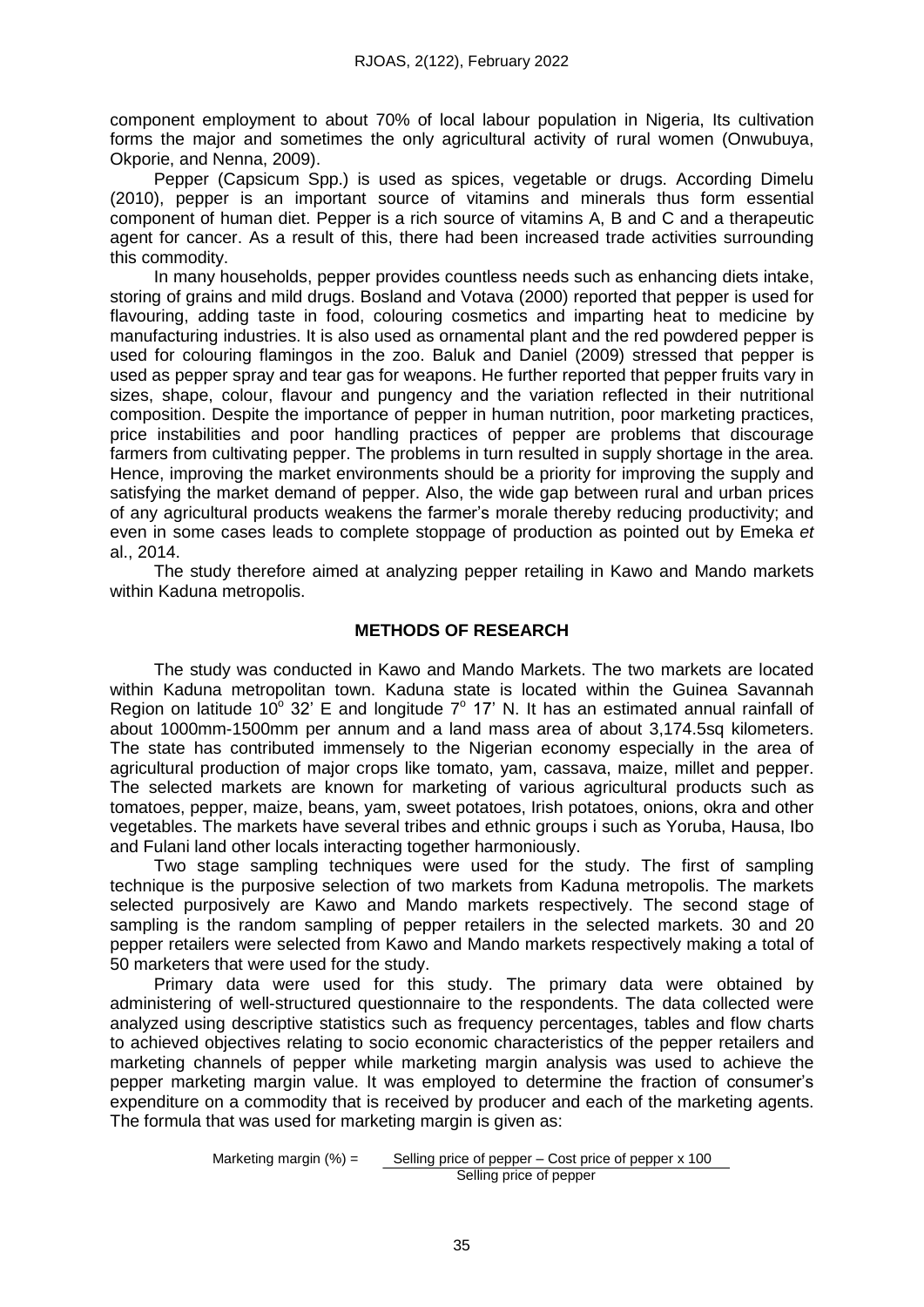#### **RESULTS AND DISCUSSION**

The information on the socio-economic characteristics of pepper retailers in Kawo and Mando markets were considered. Information on variables such as; age, gender, education level and marketing experience were gathered for the study.

Table 1 below shows the distribution of respondents based on their age. 24.00 % of the respondents are between the age of 31 – 40 years, 22.00 % have an age range of between 41 – 50 years and 51 – 60 years respectively, 18.00 % of the respondents age ranges between 21 – 30 years, 10.00% of the respondents are below 21 years while only 4.00% are 61 years and above. The result reveals that 96.00% of the retailers are still in their working age group which signifies that they still possess the energy and strength to carry out their marketing activities effectively.

| Age range(years) | Frequency(F) | Percentage (%) |
|------------------|--------------|----------------|
| Below 21         | 5            | 10.00          |
| $21 - 30$        | 9            | 18.00          |
| $31 - 40$        | 12           | 24.00          |
| $41 - 50$        | 11           | 22.00          |
| $51 - 60$        | 11           | 22.00          |
| Above 61         |              | 4.00           |
| Total            | 50           | 100.00         |

| Table 1 – Age distribution of the respondents |  |
|-----------------------------------------------|--|
|-----------------------------------------------|--|

*Source: Field Survey 2021.*

Table 2 indicated that 56.00 % of the respondents are males while 44.00 % are female. This shows that the retailing of pepper is not gender bias in the study area. This result revealed that the males are more involved pepper retailing than the females in Kawo and Mando markets. The result was in agreement with the findings of Rahman, Ogungbile, and Tabo (2002) which stated that men were the main providers of the household and supports the family more than women.

| Gender | (F<br>Frequency | Percentage (%) |  |
|--------|-----------------|----------------|--|
| Male   | 28              | 56.00          |  |
| Female | no.             | 44.00          |  |
| Total  | 50              | 100.00         |  |
|        |                 |                |  |

*Source: Field Survey, 2021.*

Table 3 showed that 64.00 % of the respondents are married, 24.00% are still single, 8.00% are widow and 4.00 % are divorce or divorcee. This reveals that married people are more into marketing of pepper than the singles. This might be as a result of the singles migrating from place to place while the married are looking for income to sponsor their children to schools, settle medical bills, feeding and shelter.

| Marital status | Frequency (F) | Percentage (%) |
|----------------|---------------|----------------|
| Single         | 12            | 24.00          |
| Married        | 32            | 64.00          |
| Divorce(e)     |               | 4.00           |
| Widow          |               | 8.00           |
| Total          | 50            | 100.00         |

Table 3 – Distribution of respondents based on marital status

*Source: Field Survey, 2021.*

Table 4 shows that 44.00 % of the respondents had household size that ranges between 1-5 persons, 34.00 % of the respondents had household size that ranges between 6-10 persons, 18.00 % of the respondents had household size that ranges between 11 – 15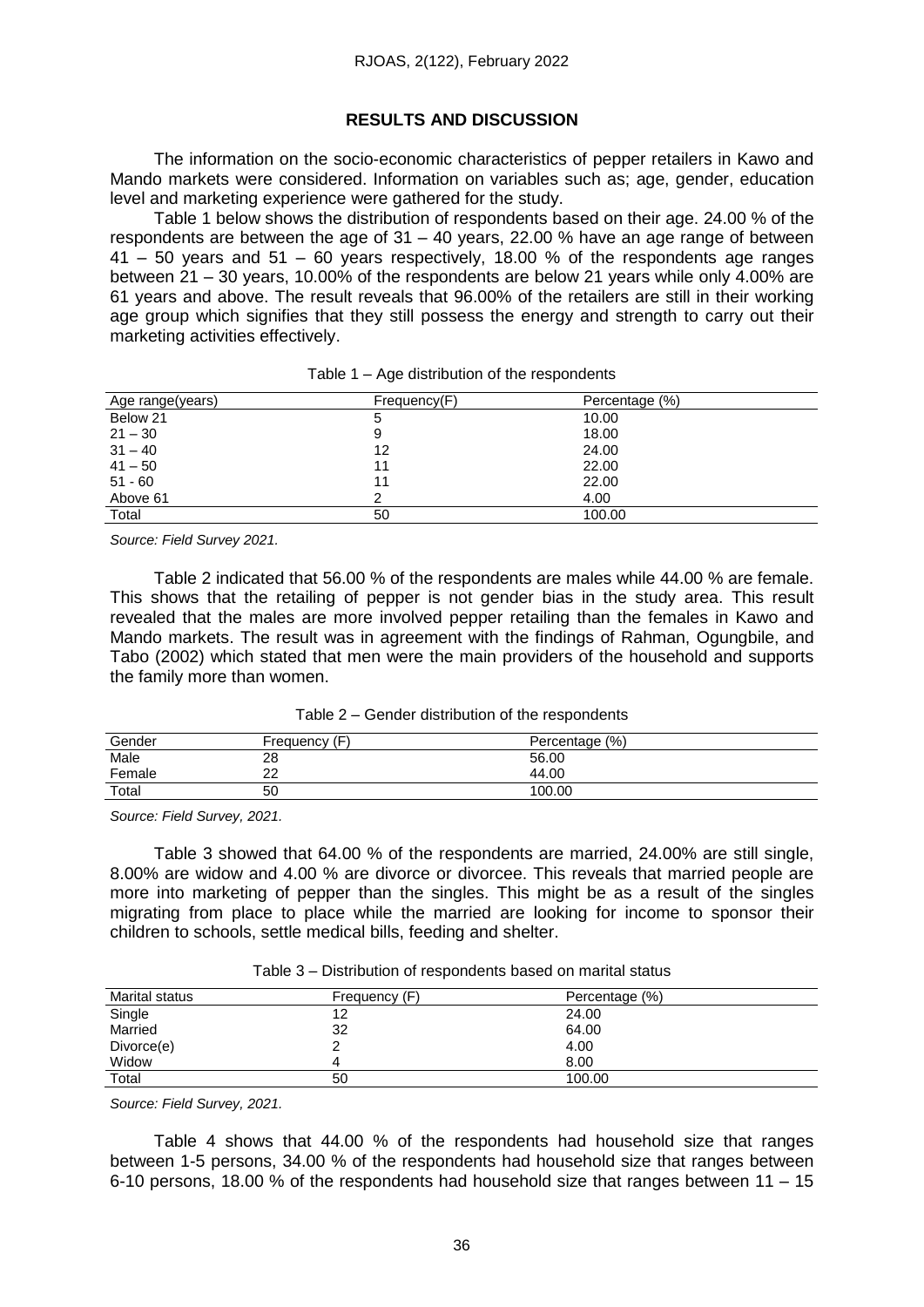#### RJOAS, 2(122), February 2022

persons and 4.00% of the respondents had household size that ranges between 16 – 20 persons. The result revealed that majority of the respondents have household size that ranges between 1 to 10 people which shows that their labour need may be complemented by the family in addition to hired labour. Rahman *et al*. (2002) stated that family size or household size is the total number of individuals who live within and feed in the household. A household is made up of head, wives, and children and to some extent family relatives.

| Household size | Frequency (F) | Percentage (%) |
|----------------|---------------|----------------|
| $1 - 5$        | 22            | 44.00          |
| $6 - 10$       | 17            | 34.00          |
| $11 - 15$      | 9             | 18.00          |
| $16 - 20$      |               | 8.00           |
| 21 and above   |               | 0.00           |
| Total          | 50            | 100.00         |

*Source: Field Survey, 2021.*

Table 5 shows that 32.00 % of the respondents had secondary education, 30.00 % of the respondents received tertiary education, 24.00 % of the respondents had no form of formal education and 14.00 % of the respondents attended primary school. The result revealed about 76.00 % of the pepper retailers had formal education which might have positive effect on their rate of accepting new innovations concerning marketing strategies. This implies that reasonable populations of the respondents are educated and due to their education level, it will be easier to adopt new technologies in marketing and deal with problems of risk and uncertainty in marketing Rahman *et al.* (2002).

|  |  |  |  | Table 5 – Distribution of respondents based on educational level |  |
|--|--|--|--|------------------------------------------------------------------|--|
|--|--|--|--|------------------------------------------------------------------|--|

| Educational level   | Frequency (F) | Percentage (%) |
|---------------------|---------------|----------------|
| No formal education | 12            | 24.00          |
| Primary education   |               | 14.00          |
| Secondary education | 16            | 32.00          |
| Tertiary education  | 15            | 30.00          |
| Total               | 50            | 100.00         |

*Source: Field Survey, 2021.*



Figure 1 – Marketing Channels for Pepper Marketing in the Study Area.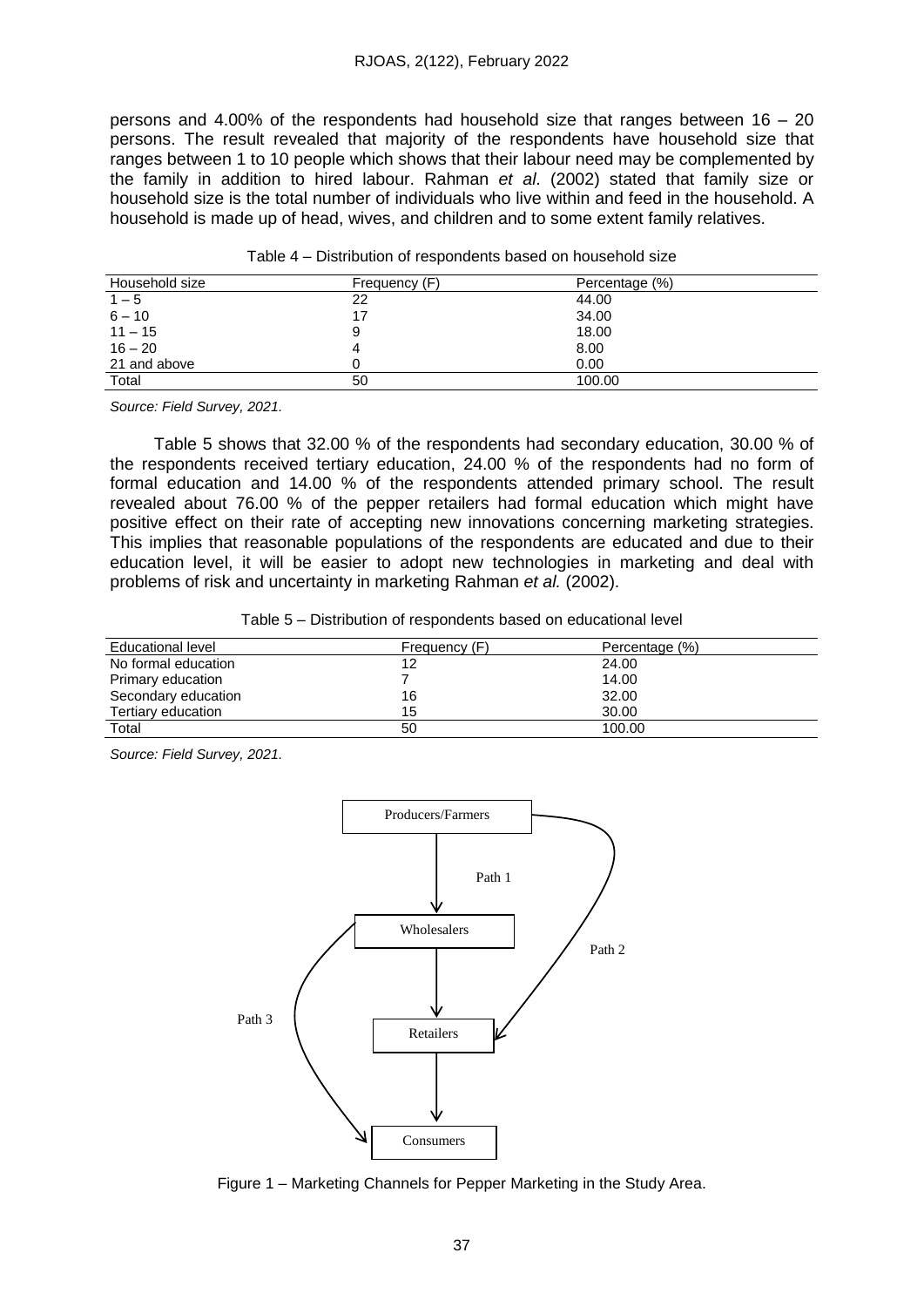The marketing channel for pepper in the study area is presented in Figure 1. The figure shows that the channel of pepper marketing is interwoven with about three different marketing chains identified. The first chain is from the farmers to wholesalers to retailers and finally to the consumers. The second path is that the retailers by cut the wholesalers and purchase pepper at the farm gate from the farmers directly while the third path is that sometimes the consumers by cut the retailers to buy pepper from the wholesaler directly.

The result of marketing margin analysis of pepper retailing in two selected markets in Kaduna metropolis is presented in Table 6. The result shows that the marketing margin in both markets is 40.48 %. The result signifies that there is no differential in both the cost and selling prices of pepper in both markets. The result revealed that the entire market margin in both markets was high which signifies that pepper retailing is highly profitable venture in the study area. According to Abbott and Makeham (1986) asserted that high marketing margin reflects a high level of profitability.

Table 6 – Marketing Margin of Pepper in the Two (2) Selected Markets in Kaduna Metropolis per Bag

| Market | CP(Naira) | SP(Naira) | MМ     | МM<br>% |  |
|--------|-----------|-----------|--------|---------|--|
| Kawo   | 10000.00  | 16800.00  | 0.4048 | 40.48   |  |
| Mando  | 10000.00  | 16800.00  | 4048   | 40.48   |  |

Source: Field Survey, 2021. Note: CP - Cost Price for a bag of Pepper in Naira; SP - Selling Price for a bag of *Pepper in Naira; MM - Marketing Margin.*

|                               |                | .              |  |
|-------------------------------|----------------|----------------|--|
| Problem                       | *Frequency (F) | Percentage (%) |  |
| <b>Price fluctuation</b>      | 32             | 64.00          |  |
| Spoilage                      | 45             | 90.00          |  |
| High transportation cost      | 16             | 32.00          |  |
| Low sales                     |                | $34.-00$       |  |
| Lack of preservation facility | 40             | 80.00          |  |

|  |  |  |  | Table 7 – Problems facing pepper retailing in the study area |
|--|--|--|--|--------------------------------------------------------------|
|--|--|--|--|--------------------------------------------------------------|

*Source: Field Survey, 2021. \* Multiple Responses.*

The result of Table 7 shows the various problems facing pepper marketing in the study area. Three major problems were identified to be the major constraints militating against pepper retailing in the study area. Pepper spoilage accounted for 90.00 % of the problem facing pepper retailing as indicated by the retailers which was followed closely by 80.00% of the respondents who identified lack of storage facilities as the second major problem militating against the sales of pepper in the study area. The third major problem facing pepper retailing in the two selected markets is the fluctuations in price (64.00%).. Other problems identified but not that serious include low sales (34.00%) and high cost of transportation (32.00%). According to the result problems of low sales observed might be as a result of high selling price of pepper.

#### **CONCLUSION**

The study was carried out to examine the analysis of pepper retailing in two selected markets in Kaduna metropolis of Kaduna state. Primary data was collected by the use of structured questionnaires and personal interview. The result showed that 76.00 % of marketers are in their active age of between 18-60 years, while about 62. 00% of the retailers had post primary school Three paths of channel of marketing were identified. The result of the marketing margin showed that pepper marketing is profitable venture in the study area. However, spoilage of pepper, lack of storage facilities and price fluctuations were identified as the major problems facing pepper retailing in the study area. Based on the result it is concluded that pepper marketing in the study area is profitable and a good venture to imbibe in for self-reliance and self-employment. The study recommended that there is a need for a processing and preservation facilities to be provided so as to reduce the level of spoilage of pepper and loan facilities should be provided to the marketers to enable them expand their business as well as to encouraged more people participating in the business.